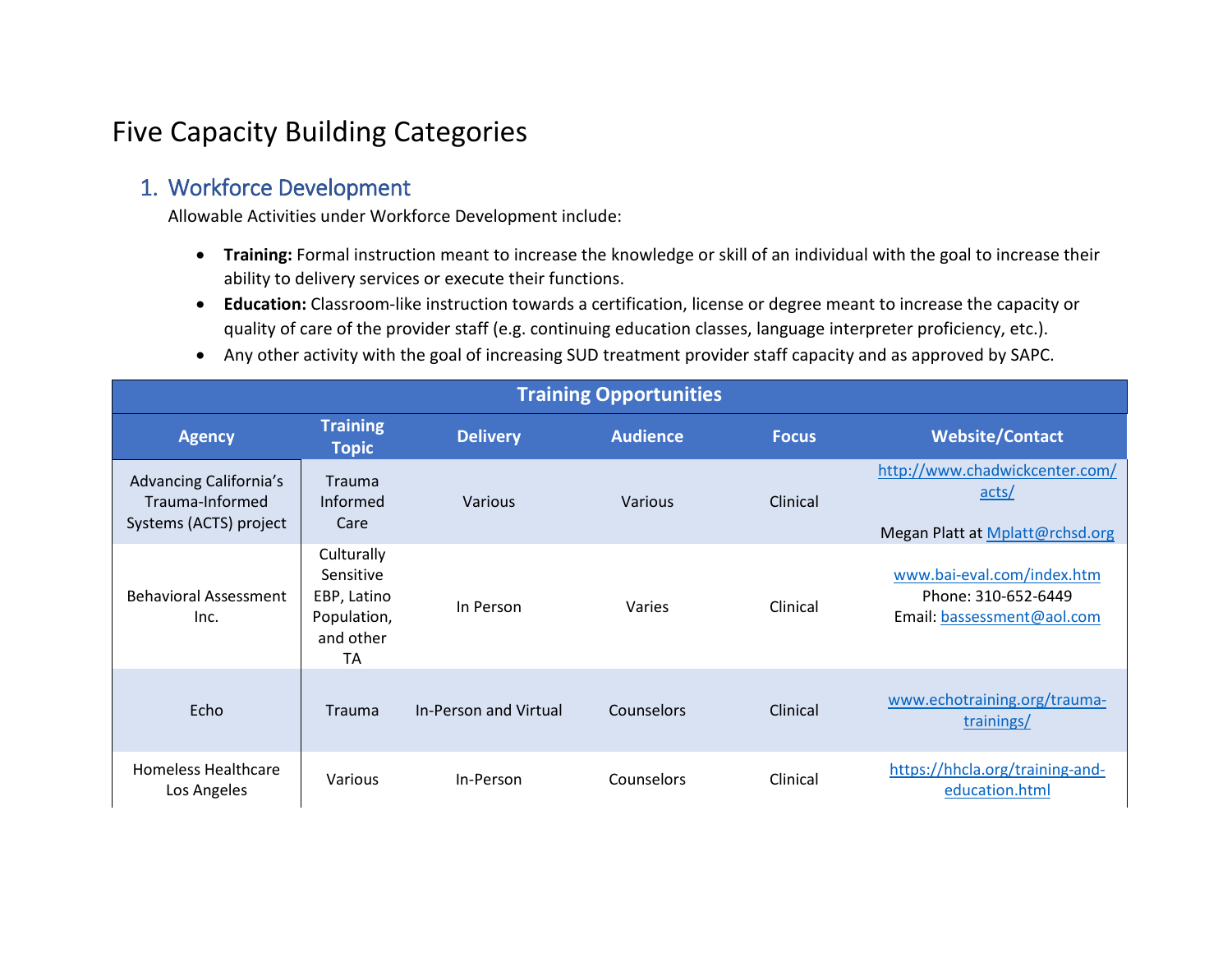| <b>Training Opportunities</b>           |                                                                                  |                                           |                                                                                        |                                                                |                                                                                                                   |  |
|-----------------------------------------|----------------------------------------------------------------------------------|-------------------------------------------|----------------------------------------------------------------------------------------|----------------------------------------------------------------|-------------------------------------------------------------------------------------------------------------------|--|
| <b>Agency</b>                           | <b>Training</b><br><b>Topic</b>                                                  | <b>Delivery</b>                           | <b>Audience</b>                                                                        | <b>Focus</b>                                                   | <b>Website/Contact</b>                                                                                            |  |
| Institute for Healthcare<br>Improvement | Various                                                                          | <b>In-Person and Virtual</b>              | Clinical Directors,<br><b>Executive Staff,</b><br><b>Business</b><br>Operations, QA/QI | Operations,<br>Leadership<br>Development                       | www.ihi.org/education                                                                                             |  |
| Matrix Institute on<br>Addictions       | Matrix<br><b>Model Core</b><br>Training,<br>Key<br>Supervisor<br><b>Training</b> | In-Person                                 | Counselors,<br>Supervisors                                                             | Clinical,<br>Leadership                                        | www.matrixinstitute.org/matrixtr<br>aining/<br>training@matrixinstitute.org<br>Ahndrea Weiner<br>(877) 422 - 2353 |  |
| <b>National Council</b>                 | Various                                                                          | In-Person and<br><b>Learning Networks</b> | All Staff                                                                              | Operations,<br>Leadership<br>Development,<br>Finance, Clinical | https://www.thenationalcouncil.o<br>rg/consulting-best-<br>practices/areas-of-expertise/                          |  |
| Open minds                              | Various                                                                          | In-Person and Virtual                     | Clinical Directors,<br>Executive Staff,<br>Finance, Business<br>Operations, QA/QI      | Finance,<br>Operations,<br>Leadership<br>Development           | www.openminds.com                                                                                                 |  |
| <b>Pacific Clinics Institute</b>        | Various                                                                          | In-Person                                 | Counselors                                                                             | Clinical                                                       | www.pacificclinics.org/careers-<br>and-training/training-pcti                                                     |  |
| Professional Psych<br>Seminars          | Various                                                                          | In-Person and Virtual                     | Counselors                                                                             | Clinical                                                       | www.psychsem.com/<br>Phone: 877-777-0668<br>info@psychsem.com                                                     |  |
| <b>Treatment Innovations</b>            | Seeking<br>Safety                                                                | <b>In-Person and Virtual</b>              | Counselors                                                                             | Clinical                                                       | https://www.treatment-<br>innovations.org/training.html                                                           |  |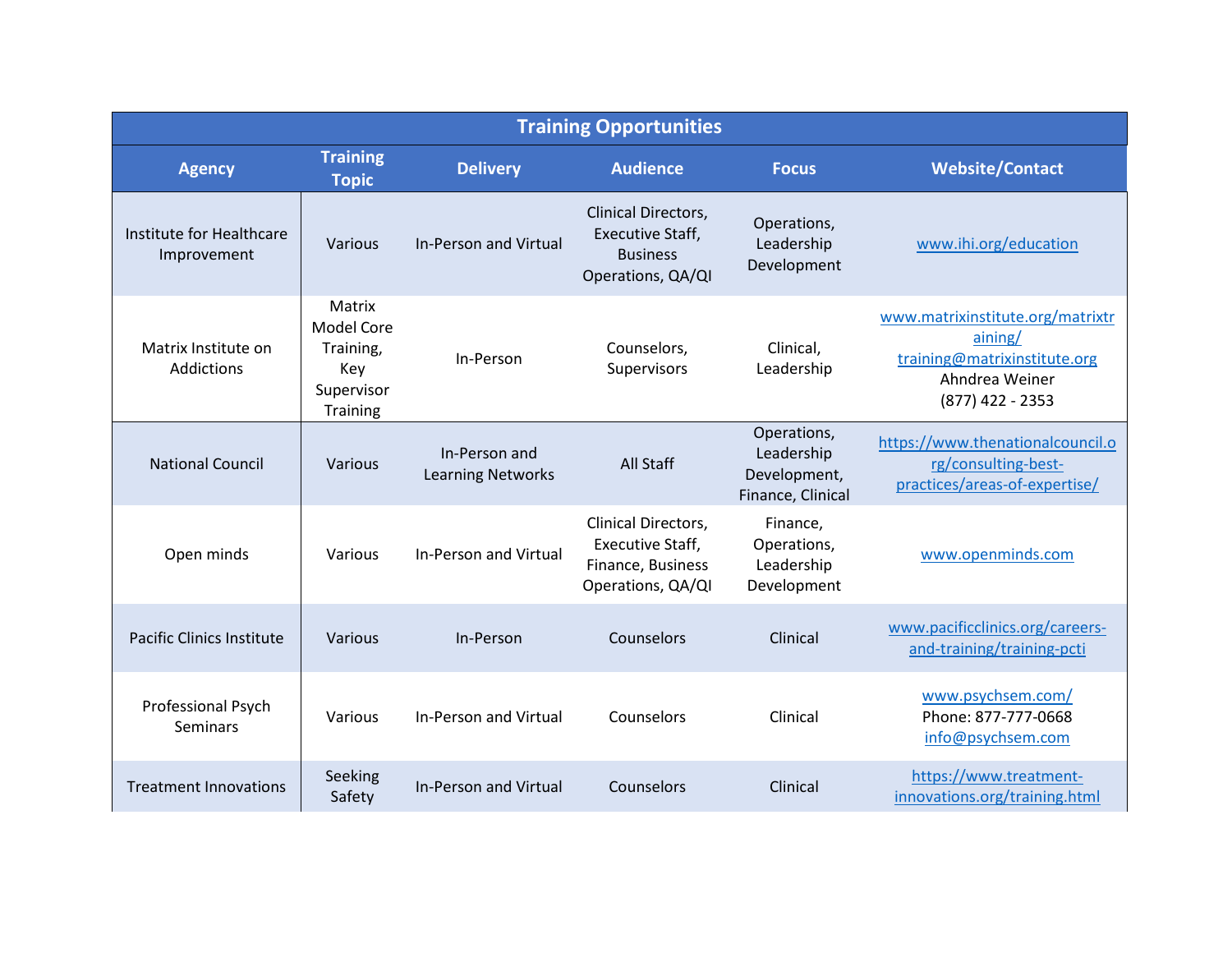| <b>Training Opportunities</b>                         |                                                  |                 |                                   |              |                                                       |
|-------------------------------------------------------|--------------------------------------------------|-----------------|-----------------------------------|--------------|-------------------------------------------------------|
| <b>Agency</b>                                         | <b>Training</b><br><b>Topic</b>                  | <b>Delivery</b> | <b>Audience</b>                   | <b>Focus</b> | <b>Website/Contact</b>                                |
| <b>UCLA Integrated</b><br>Substance Abuse<br>Programs | <b>Various</b>                                   | In-Person       | Counselors, ED's                  | Clinical     | <b>Brandy Oeser</b><br>boeser@mednet.ucla.edu         |
| Vivian Brown<br>(Consultant)                          | <b>Trauma</b><br>Informed<br>Care                | In-Person       | Counselors                        | Clinical     | https://www.linkedin.com/in/vivia<br>n-brown-14985a9/ |
| Jill Landefield, LMFT<br>(consultant)                 | Seeking<br>Safety,<br>Trauma<br>Informed<br>Care | In-Person       | Counselors,<br>clinical directors | Clincal      | jlandefeldlmft@gmail.com<br>310-625-6940              |

| <b>Upcoming Conferences</b>                                                                               |                   |                                                      |                                                                           |                 |                                                                                       |
|-----------------------------------------------------------------------------------------------------------|-------------------|------------------------------------------------------|---------------------------------------------------------------------------|-----------------|---------------------------------------------------------------------------------------|
| <b>Conference</b>                                                                                         | <b>Date</b>       | <b>Audience</b>                                      | <b>Focus</b>                                                              | <b>Location</b> | <b>Conference Website</b>                                                             |
| NatCon19                                                                                                  | March 25-27, 2019 | All Staff                                            | Leadership<br>Developme<br>nt, Clinical,<br>Finance,<br><b>Operations</b> | Nashville, TN   | https://www.eventscribe.com/<br>2019/NatCon19/aaStatic.asp?S<br>FP=U1ZRRkhTUkpAMTgyNg |
| CCAPP: 5 <sup>th</sup> Annual<br>Addiction<br>Leadership<br>Conference                                    | March 26-27, 2019 | Executive<br>Staff, Business<br>Operations,<br>QA/QI | Leadership                                                                | Sacramento, CA  | http://addictionleadershipconf<br>erence.com/#registration                            |
| The ASAM 50th<br><b>Annual Conference</b><br>- Innovations in<br><b>Addiction Medicine</b><br>and Science | April 5-7, 2019   | All Staff                                            | Clinical.<br><b>Business</b><br><b>Operations</b>                         | Orlando, FL     | https://www.eventscribe.com/<br>2019/ASAM/aaStatic.asp?SFP=<br>UUFIUERFTIVAMTc2MQ     |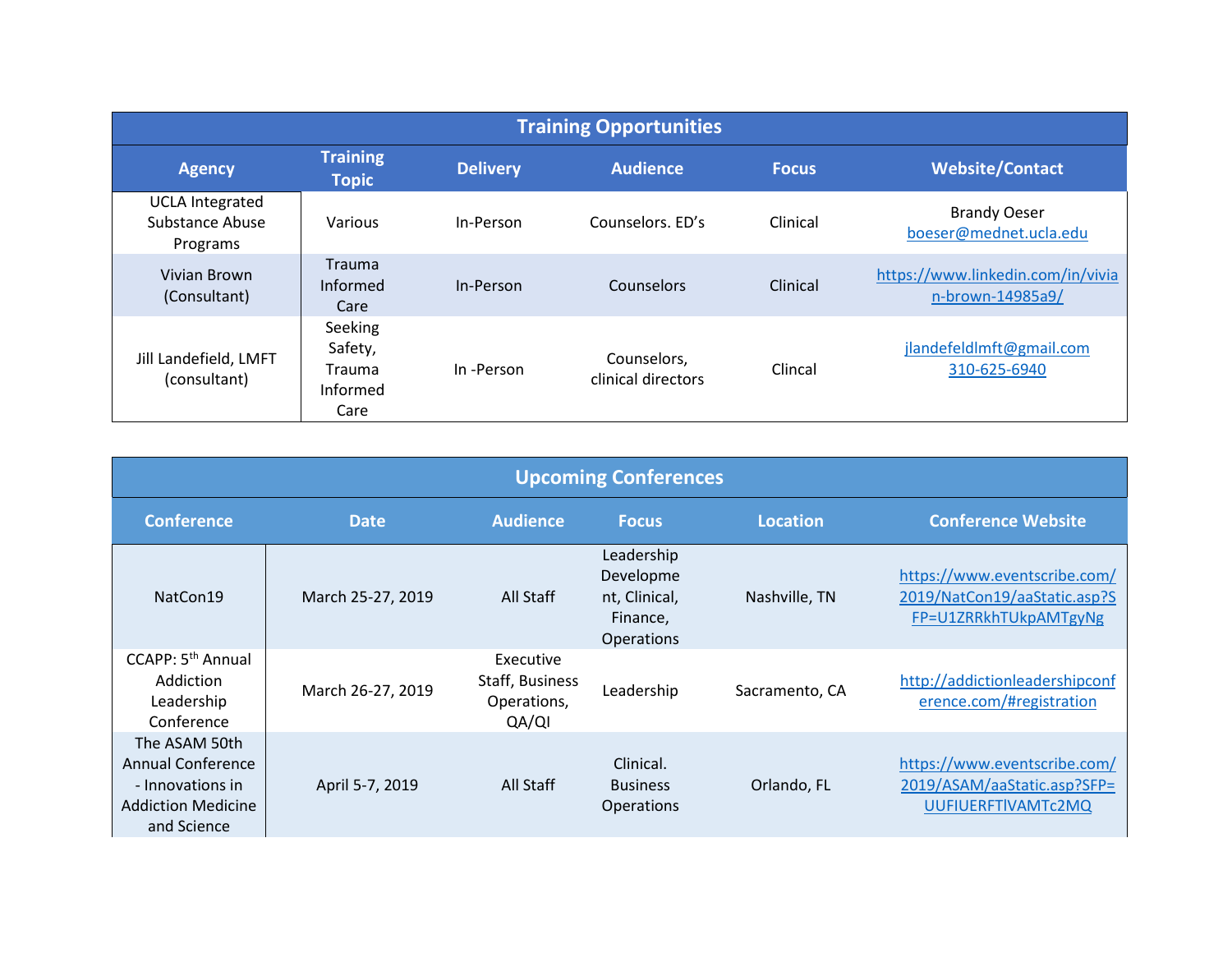| <b>Upcoming Conferences</b>                                                              |                              |                                                                   |                                         |                    |                                                                                                                  |
|------------------------------------------------------------------------------------------|------------------------------|-------------------------------------------------------------------|-----------------------------------------|--------------------|------------------------------------------------------------------------------------------------------------------|
| <b>Conference</b>                                                                        | <b>Date</b>                  | <b>Audience</b>                                                   | <b>Focus</b>                            | <b>Location</b>    | <b>Conference Website</b>                                                                                        |
| 2019 CAADE<br>Conference                                                                 | April 12-14, 2019            | Counselors.<br>Clinical<br><b>Directors</b>                       | Clinical                                | Newport Beach, CA  | https://conference.caade.org/e<br>vents/2019-caade-conference/                                                   |
| <b>CIBHS: 9th Annual</b><br>Evidence-Based<br>Practices<br>Symposium                     | April 15-16, 2019            | Counselors,<br><b>Business</b><br>Operations,<br><b>Directors</b> | Clinical                                | Burbank, CA        | https://www.cibhs.org/confere<br>nce/9th-annual-evidence-<br>based-practices-symposium                           |
| <b>CAMFT Annual</b><br>Conference:<br>Advancing the Art<br>& Science of<br>Psychotherapy | April 25-27, 2019            | Counselors,<br>LPHA's, MFT                                        | Clinical.<br>Operations                 | Burlingame, CA     | www.camft.org/ac19                                                                                               |
| Pacific Clinics: 22nd<br><b>Annual Latino</b><br><b>Mental Health</b><br>Conference      | May 16, 2019                 | Counselors,<br>LPHA's, MFT                                        | Clinical,<br>Operations                 | San Gabriel, CA    | http://www.pacificclinics.org/p<br>cti/course/2019/05/22nd-<br>annual-latino-mental-health-<br>conference-2152-e |
| <b>National Latinx</b><br>Conference on<br>HIV/HCV/SUD                                   | May 17-19, 2019              | All Staff                                                         | Clinical                                | San Antonio, Texas | https://www.latinosandhiv.org                                                                                    |
| <b>West Coast</b><br>Symposium on<br><b>Addictive Disorders</b>                          | May 30, 2019-June 2,<br>2019 | All Staff                                                         | Clinical,<br>Leadership,<br>Finance, QA | La Quinta, CA      | www.wcsad.com/                                                                                                   |
| LA CADA<br>Conference: Drugs,<br>Viruses, and the<br>Law                                 | June 18, 2019                | All Staff                                                         | Clinical                                | Los Angeles, CA    | www.lacada.com                                                                                                   |
| <b>CCAPP:</b><br>Multicultural<br>Conference                                             | July 20-21, 2019             | Counselor                                                         | Clinical                                | Bakersfield, CA    | https://ccappconferences.com/                                                                                    |
| <b>DHCS: Substance</b><br>Use Disorder                                                   | August 20-22, 2019           | All Staff                                                         | Clinical                                | Long Beach, CA     | http://www.cvent.com/events/<br>substance-use-disorder-                                                          |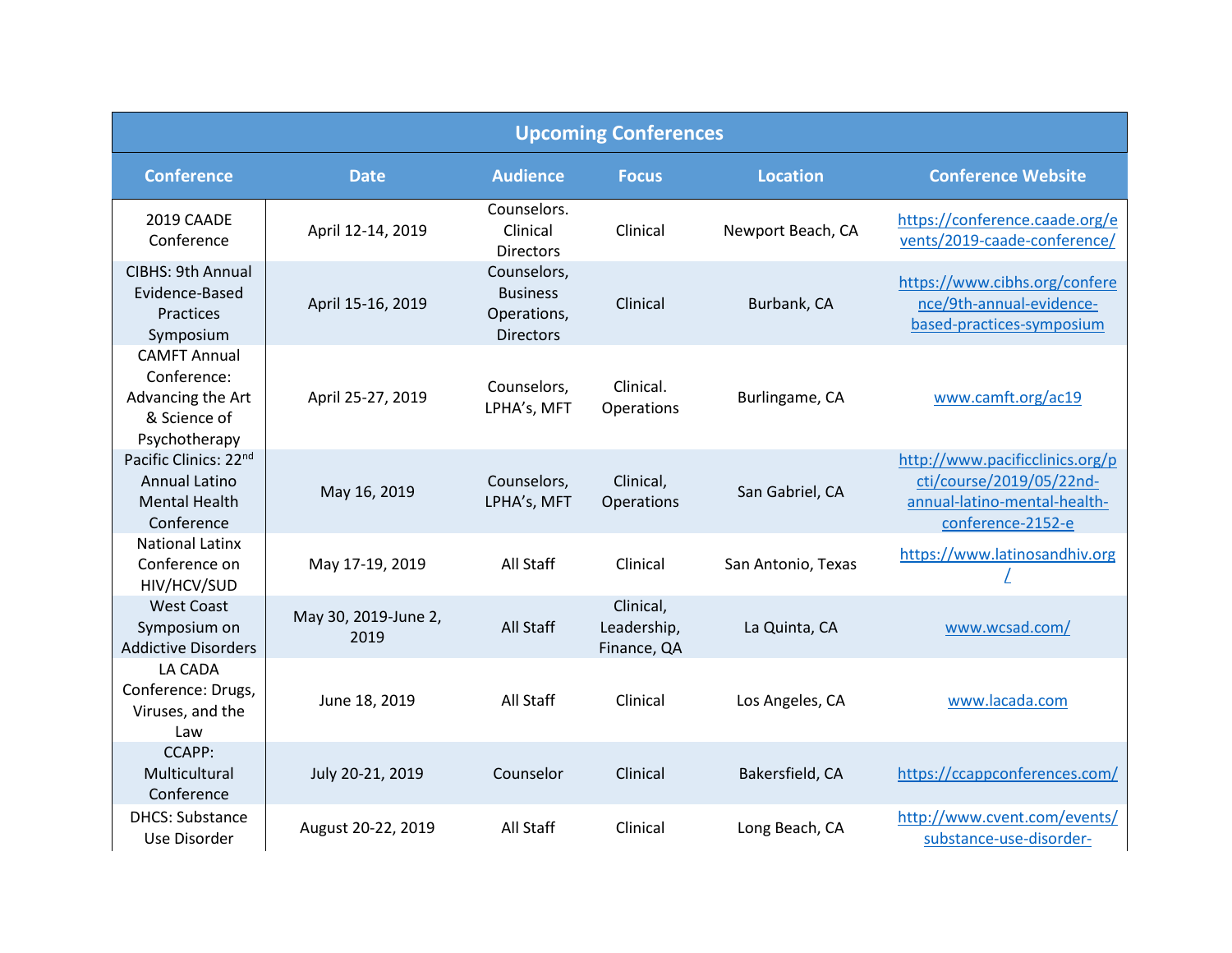| <b>Upcoming Conferences</b>                                                                                                                                                                |                                 |                                 |                         |                    |                                                                                         |
|--------------------------------------------------------------------------------------------------------------------------------------------------------------------------------------------|---------------------------------|---------------------------------|-------------------------|--------------------|-----------------------------------------------------------------------------------------|
| <b>Conference</b>                                                                                                                                                                          | <b>Date</b>                     | <b>Audience</b>                 | <b>Focus</b>            | <b>Location</b>    | <b>Conference Website</b>                                                               |
| Statewide<br>Conference                                                                                                                                                                    |                                 |                                 |                         |                    | statewide-conference/custom-<br>$20 -$<br>0c5ead577e404bb3bb6fd3603<br>38c0bb0.aspx     |
| NAADAC 2019<br><b>Annual Conference</b>                                                                                                                                                    | September 28-October 3,<br>2019 | All Staff                       | Clinical,<br>Leadership | Orlando, FL        | www.naadac.org/annualconfer<br>ence                                                     |
| <b>AHSR 2019</b>                                                                                                                                                                           | October 16-19, 2019             | All Staff                       | Research                | Park City, UT      | https://medicine.utah.edu/inte<br>rnalmedicine/epidemiology/pa<br>rcka/ahsr-conference/ |
| 16 <sup>th</sup> Statewide<br>Conference on Co-<br>Occurring<br>Disorders:<br>Integrating<br>Substance Use,<br>Mental Health, and<br><b>Primary Care</b><br>Services in Our<br>Communities | October 23-24, 2019             | All Staff                       | Clinical                | Universal City, CA | http://www.uclaisap.org/dmhc<br>od/html/statewide-integrated-<br>care-conference.html   |
| CCAPP: 6 <sup>th</sup> Annual<br><b>California Addiction</b><br>Conference                                                                                                                 | October 31-November 3,<br>2019  | Counselors,<br><b>Directors</b> | Clinical                | Newport Beach, CA  | https://ccappconferences.com/                                                           |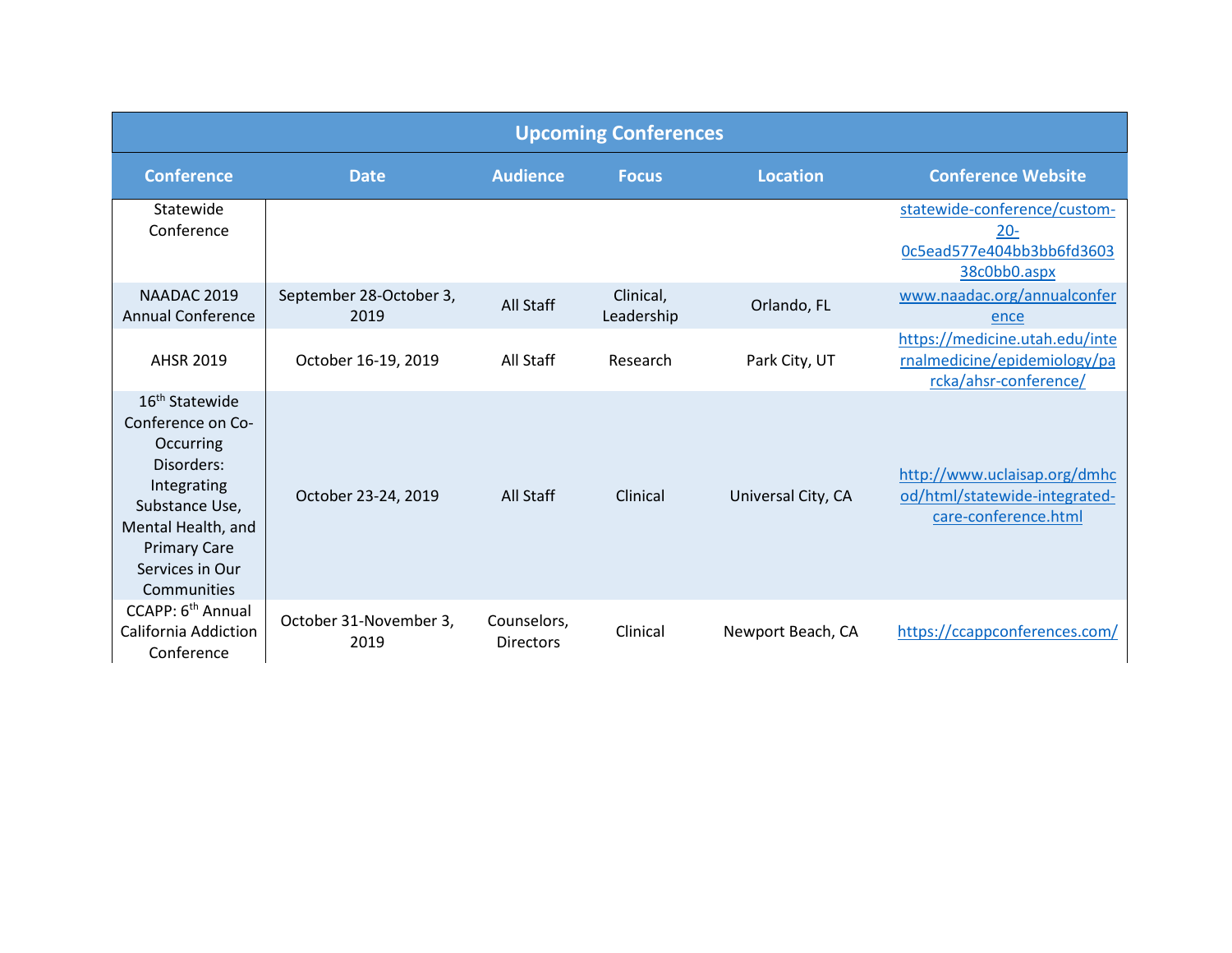### 2. Strategic Relationships

Allowable activities under Strategic Relationships include:

- Marketing and Communication
- Operationalizing Partnerships
- Strategic Restructuring
- Patient-Related Assessment

| <b>National Council</b> | <b>Various</b> | <b>In-Person and</b><br><b>Learning Networks</b> | <b>All Staff</b>                                                                     | <b>Operations,</b><br>Leadership<br>Development,<br><b>Finance, Clinical</b> | https://www.thenationalcouncil<br>.org/consulting-best-<br>practices/areas-of-expertise/ |
|-------------------------|----------------|--------------------------------------------------|--------------------------------------------------------------------------------------|------------------------------------------------------------------------------|------------------------------------------------------------------------------------------|
| Open minds              | Various        | In-Person and Virtual                            | Clinical Directors,<br>Executive Staff,<br>Finance, Business<br>Operations,<br>QA/QI | Finance,<br>Operations,<br>Leadership<br>Development                         | www.openminds.com                                                                        |

## 3. Equipment Acquisition

Allowable activities under Equipment Acquisition include:

1. Business Machines/Software

*Ex. Computers, printers, scanners, software, or supplemental equipment such as signature pads or headsets.*

- 2. Treatment Delivery
	- *Ex. Telehealth/Telephonic related equipment/software, Audio/Visual equipment, Furniture for group meetings, etc.*
- 3. Any other equipment acquisition activity with the goal of allowing the SUD treatment provider to deliver services in a more efficient and effective way and as approved by SAPC.

\*Equipment or software that is purchased under this category becomes the property of the provider. The provider is solely responsible for the maintenance and replacement of such equipment.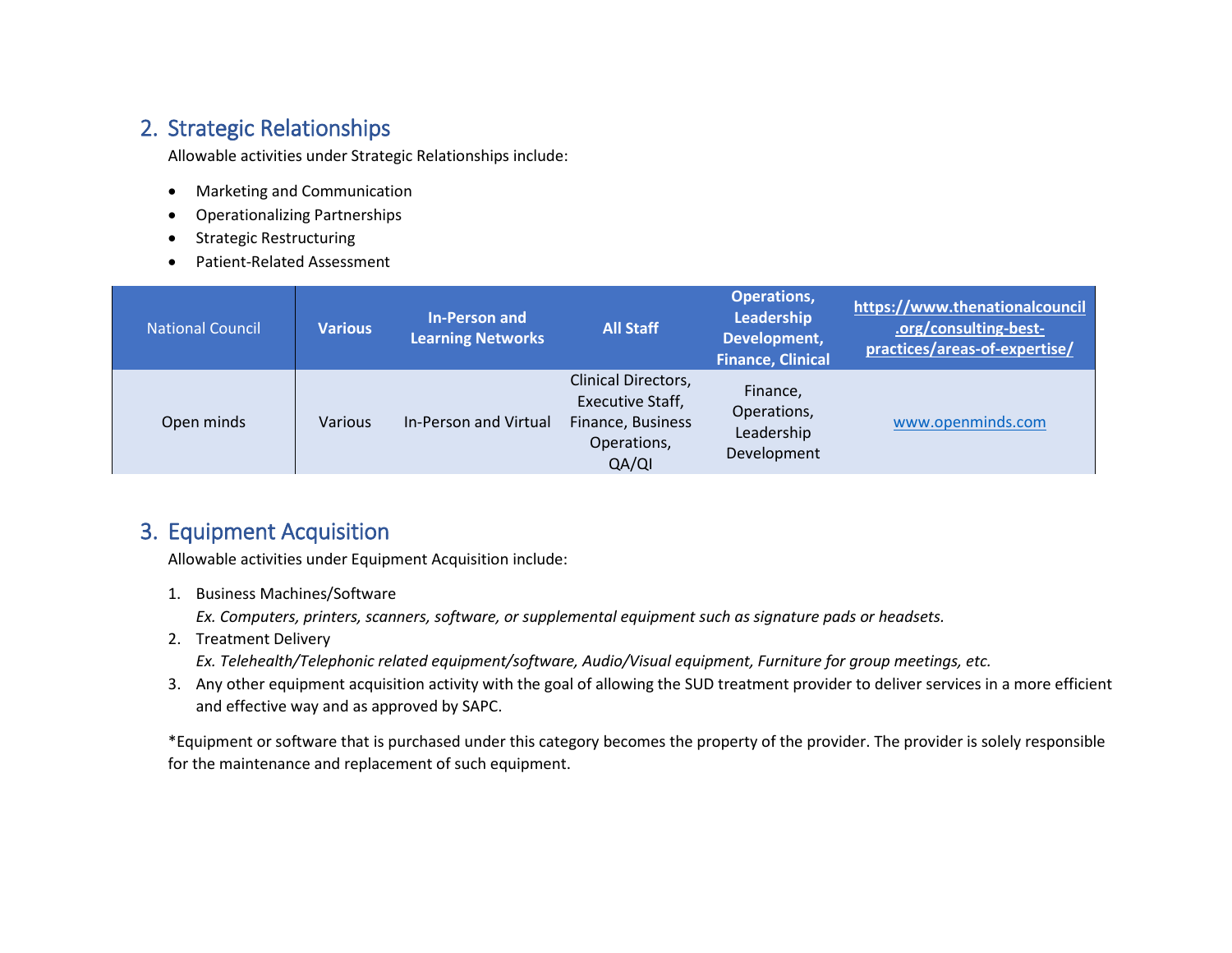| <b>Equipment Acquisition</b>                          |                                   |                                                |                     |  |
|-------------------------------------------------------|-----------------------------------|------------------------------------------------|---------------------|--|
| <b>Website</b><br>Equipment<br><b>Contact</b><br>Type |                                   |                                                |                     |  |
| Orbit Health<br>Telepsychiatry                        | Telepsychiatry<br><b>Services</b> | Edward Kaftarian, MD<br>edward@orbithealth.com | www.orbithealth.com |  |

### 4. Infrastructure Upgrades

Allowable activities under the Infrastructure Upgrade category include:

- Disability Access Improvements: Improvements to facility that improve access and delivery of services to those with disabilities (e.g. ramp, room reconfiguration, bathrooms, installation of visual or sound equipment, etc.).
- Increase Capacity: Light repairs or minor renovations which result in added, increased, or improved use of rooms or office space to conduct SUD treatment related activities.
- Any other infrastructure upgrade activity with the goal of increasing the capacity of the structure where contracted SUD related activities occur.

| Infrastructure Upgrades                      |                                                 |                     |                            |  |  |
|----------------------------------------------|-------------------------------------------------|---------------------|----------------------------|--|--|
| <b>Service Name</b>                          | Type                                            | <b>Contact</b>      | <b>Website</b>             |  |  |
| <b>ADA Compliance</b><br>Professionals, Inc. | <b>Disability Access</b><br><b>Improvements</b> | Phone: 626-486-2201 | www.adacompliancepros.com/ |  |  |

### 5. Regulatory Compliance

Allowable activities under Regulatory Compliance include: